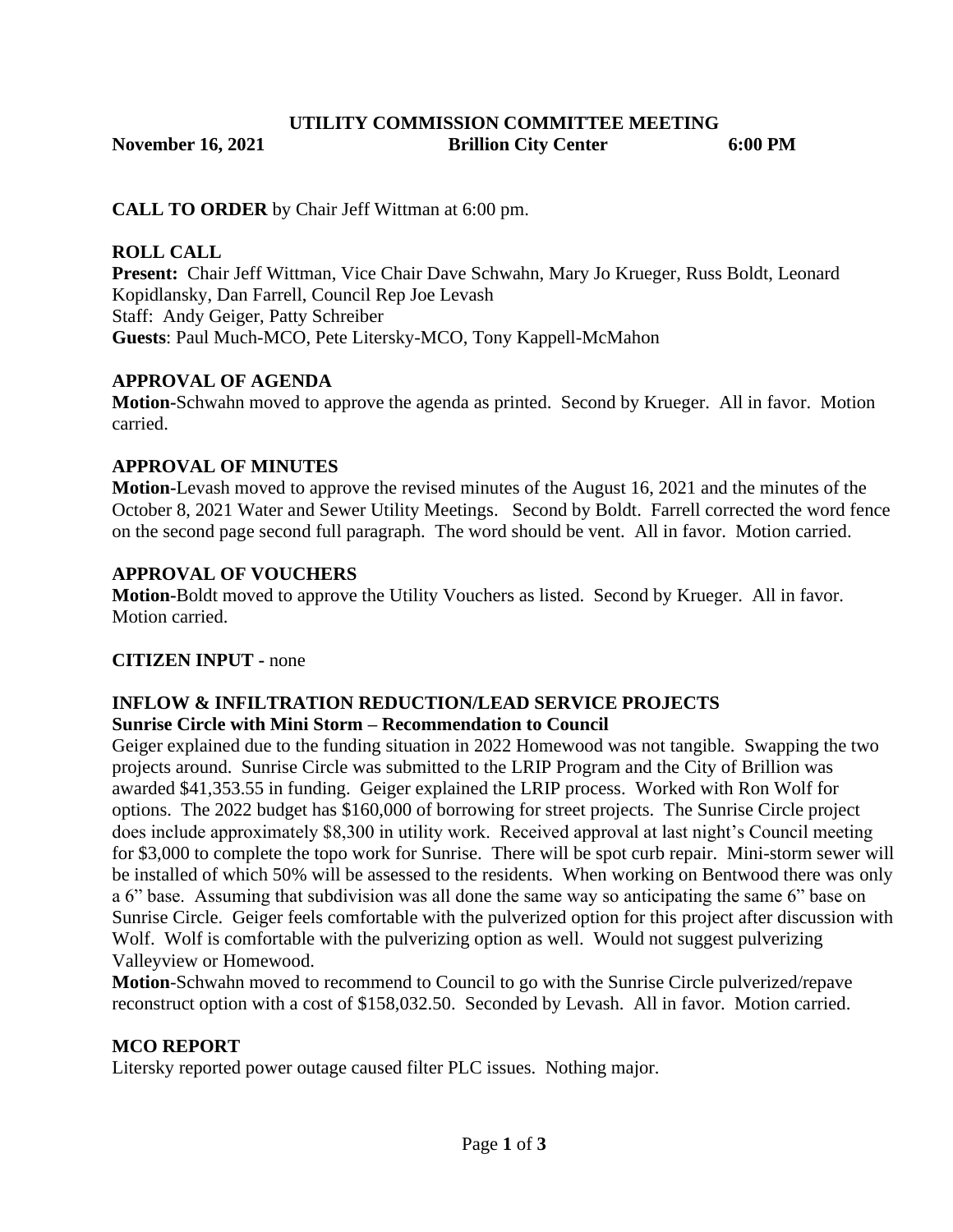Winterized hydrants. If the non-draining hydrants are used, they will need to be retreated. This is by design because of the high-water levels in the area of certain hydrants. The valves close to wells, towers, etc are completed by MCO employees. Inflow dishes in the street are pulled so no plow damage. Only took out three this year as a result of surface repairs completed by Fahrner.

Midwest Meter called Litersky and let him know next year will include a 8-12% increase in price. Was able to place the order for next year's meters at this year's pricing. Planning on the 8-12% increase for the following year.

The water complaint discussed at previous meeting was reviewed. Next door neighbor has pink in one of their toilets. Another neighbor has pink in a bathroom sink. All three are on the same side of the street. Have not heard back from any of the residents.

#### **I/I Mapping Plan History**

Litersky reviewed the 2015-2020 map. Wolf supplied the second map in 2019. Informational only.

## **Update on Letter of Non-Compliance Response to DNR**

Geiger along with Much, Kappell and Litersky worked together to draft key points for the response letter to the DNR regarding the NON. Letter was drafted and sent out today. Copy of the letter will be in next month's packet. Dave Haas acknowledge receipt.

#### **ENGINEERS REPORT**

## **Update - WWTP Upgrade Plan**

McMahon, City of Brillion and MCO met on Monday morning to discuss progress on the plan. Currently working on revisiting costs associated with upgrade options.

Wills asked to prioritize the different elements of the plan in a way to offer plan phasing. The group will meet again December 9<sup>th</sup> and a formal presentation will follow at the December 20<sup>th</sup> Council meeting. Impacts of phosphorus trading is being looked into. Will contact Ariens to see what they may have to offer regarding a possible trading agreement.

Having a joint meeting for the presentation was questioned. Geiger will check with Wills and get an invitation sent out.

# **Update-DNR – NON for WPDES Permit for Chloride Source Reduction measures**

Kappell has not heard back from the DNR.

The Annual chloride report is due at the end of the year. The formal agreement for the report has not been provided yet. Plan to provide to Geiger. This year there maybe a few items that need to be addressed. Should not be much more work required than previous years.

# **CHAIRMAN –** nothing to report

# **PUBLIC WORKS DIRECTOR**

#### **3 rd Quarter Water Residential Rates**

Copy of the code was included in the packet. Do not have to change code based on the verbiage. Farrell suggested Council address to clean up the code. Geiger will discuss with Wills.

# **CITY ADMINISTRATOR**

**Funding Sources for WWTP Upgrade**